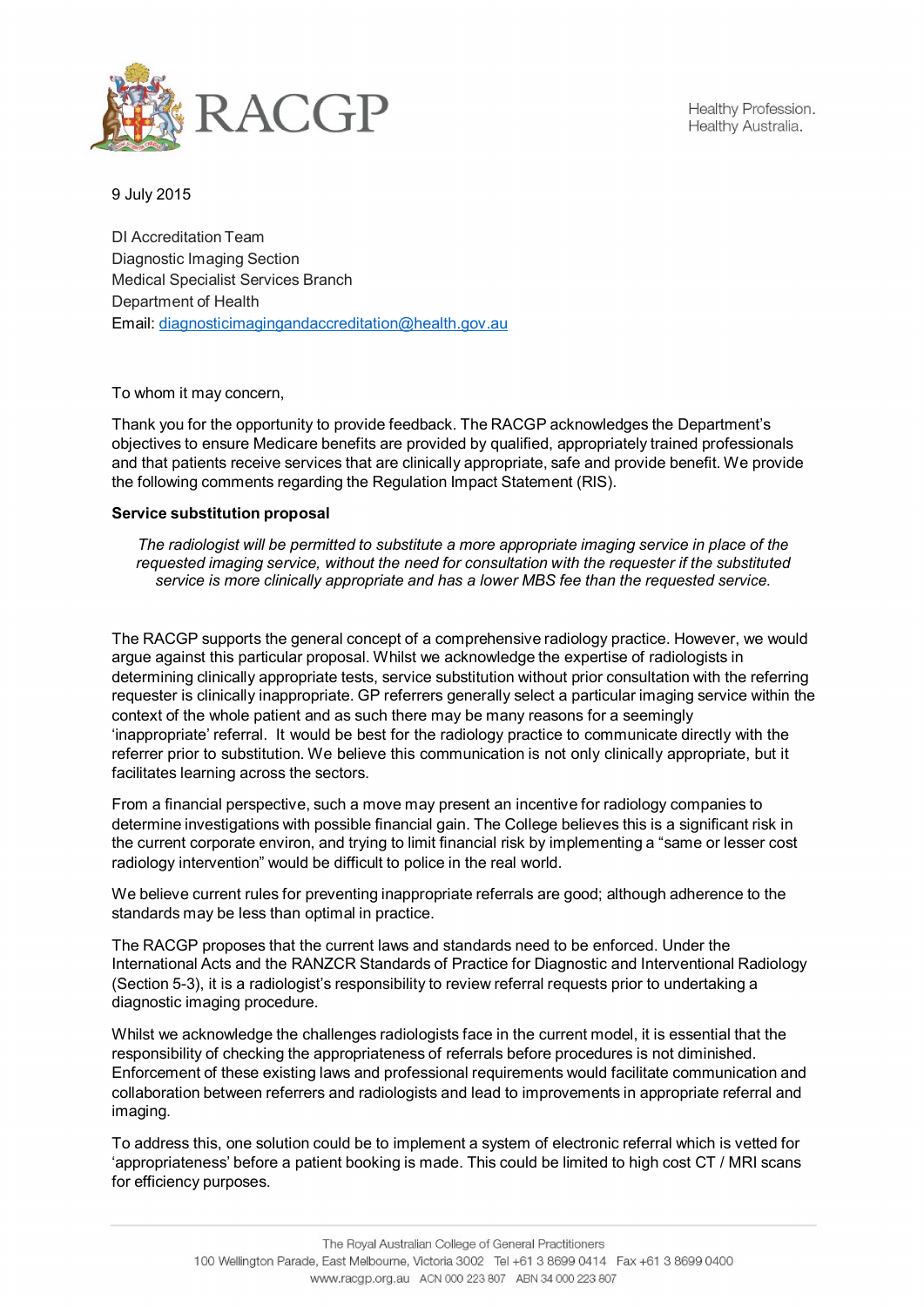

## **Comments on other proposed solutions**

The RACGP would support a practice based approach to diagnostic imaging (option 3). We suggest altering the definition of a comprehensive practice to ones that "provides and performs services at a minimum set level."

The rural exemptions outlined are reasonable, but we believe a transition period needs to be included to ensure practices in rural and remote areas are not inadvertently disadvantaged.

The RACGP has no issues with changes to ultrasound (US) requirements. The RACGP notes increasing use of US as a routine part of examination in some specialist cases, and would support this being incorporated into consultation fees. We would also support time-based US report payments.

## **Other comments**

One issue not considered in the RIS, is the level of corporatised health services in Australia and its impact on the objectives outlined in the RIS. This issue has been previously raised by Medicare in a 2012 report - *State of Corporatisation: A report on the corporatisation of general practices in Australia*.1

The report states "The real value of general practice, at least to some listed corporations, is not in general practice per se, but its ability to generate referrals."

We would particularly like to draw attention to corporates with mixed general practice, radiology, and pathology services. The claim in the report is that these vertically integrated corporates are driving radiology expenditure via GP referrals.<sup>2</sup> This claim is supported by reports of incentives to radiologists.3

The RACGP believes the Department of Health should seriously consider reviewing the funding mechanisms of corporates particularly those with vertically integrated models. This would include a review of:

- 1. Funding for capital infrastructure. Particularly in instances where capital is easily obtained from the market by these companies, as well as additional capital funding available under the PIP program to general practices.
- 2. Radiology Medicare payments and existing regulation. Consideration should be given to reducing radiology Medicare payments or applying additional regulatory restrictions to address and manage businesses generating internal referrals to maximise radiology incomes.
- 3. Cost shifting by public corporates i.e. State hospital systems driving radiology expenditure.

Yours sincerely

 $S^{u\overline{\mu}}$ 

Dr Frank R Jones RACGP President.

## *References*

1. State of Corporatisation A report on the corporatisation of general practices in Australia Medicare Financing and Analysis Branch Department of Health and Ageing February 2012